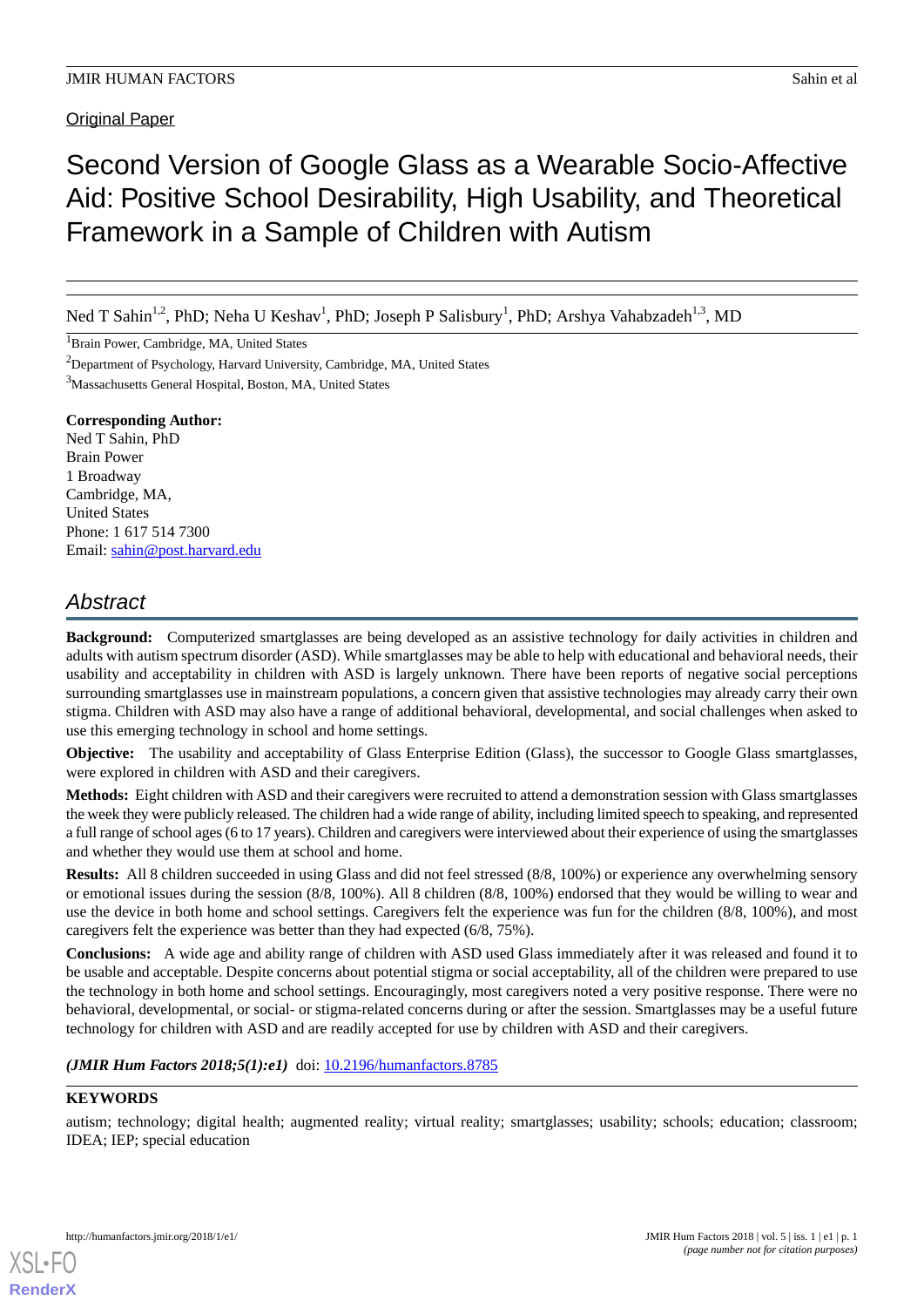# *Introduction*

#### **Background**

Autism spectrum disorder (ASD) is a childhood-onset developmental disorder, with an estimated 3.5 million people being diagnosable with ASD in the United States alone [[1\]](#page-8-0). Innovative assistive technologies may help to address the unmet educational and therapeutic resource demands of the ASD community [[2\]](#page-8-1). While there are many different types of assistive technology, the portability, capability, and ubiquity of smartphone and tablet devices has led to considerable growth in assistive apps for these devices [\[3](#page-8-2),[4\]](#page-8-3). More recent technological advances have resulted in lightweight smartglasses: face-worn computers with a visual display and in-built sensors [[5](#page-8-4)-[7\]](#page-8-5) that can also deliver assistive apps [\[8](#page-8-6),[9\]](#page-8-7).

Smartglasses can deliver a large range of experiences, including augmented and virtual reality [\[10](#page-8-8)]. They are also sensor-rich and can collect a wide range of quantitative user data [[9](#page-8-7)[,11](#page-8-9),[12\]](#page-9-0). These data can be monitored and analyzed on a real-time basis, allowing for the smartglasses to dynamically change the user experience to optimize learning—effectively placing the user and the smartglasses in a closed feedback loop [[8](#page-8-6)[,13](#page-9-1),[14\]](#page-9-2). Given the proximity of smartglasses to the sensory organs contained in the human head, this type of computing may enable a higher level of human-computer interaction than other devices [[13\]](#page-9-1). Smartglasses are already being developed as a social and behavioral communication aid for people with ASD [[8](#page-8-6)[,15](#page-9-3),[16\]](#page-9-4).

There are a number of important differentiating factors to consider when smartglasses are compared to handheld devices. Handheld devices such as tablets and smartphones require one or both hands to hold the device and encourage a heads-down posture ([Figure 1](#page-2-0) A, left) [[17\]](#page-9-5). Evidence suggests that smartphone use may decrease user awareness of their social and physical environment. This is a particular concern in people with ASD, given that they already often face challenges engaging with the social world around them [\[18](#page-9-6)]. In contrast, head-worn computers pose an advantage in allowing and

potentially encouraging children to remain heads-up while using them. This heads-up posture when using smartglasses can allow for better user engagement with people and the social world ([Figure 1](#page-2-0) A, right).

#### **Modern Assistive-Reality Smartglasses**

The emergence of a new crop of smartglasses is encouraging, especially because the initial public reaction to the widely recognized original Google Glass resulted in some negative social reactions. Modern smartglasses vary in terms of physical dimensions, functionality, and intended user group. For the purposes of this report, we decided to investigate the acceptability and usability of the most recently released lightweight smartglasses, Glass Enterprise Edition (Glass). Glass was released by X (a subsidiary of Alphabet Inc, formerly known as Google X) in July 2017. Glass is an assistive-reality technology, and it is the successor to Google Glass, one of the most recognizable smartglasses in the world [[19\]](#page-9-7). Glass, like its predecessor, is a head-mounted, wearable computer that has demonstrated utility in a variety of situations where operating a computer hands-free and while heads-up is of particular advantage. Glass has been creatively developed as a technology that can deliver social and cognitive skills coaching to children and adults with ASD [\[8](#page-8-6)]. To our knowledge, we have reported on the first studies of ASD-related software on the original Google Glass (Explorer Edition) [\[8,](#page-8-6)[9](#page-8-7),[15,](#page-9-3)[16](#page-9-4)], and here we present the first appearance of Glass (Enterprise Edition) in the literature.

It would seem that the Enterprise Edition (which has updates to the form factor, usability, central processor, display, audio system, and other features) would represent a substantial advantage for assistive technology apps and algorithms for ASD. However, it remains unknown whether people with ASD would actually desire to wear the new device. Assistive apps for people with ASD on the original Google Glass have been shown to be tolerable [\[20](#page-9-8)], safe [[15\]](#page-9-3), and to reduce hyperactivity in an ASD sample [\[8](#page-8-6),[16\]](#page-9-4). However, small changes in devices can greatly affect the desire of potential users to wear them.

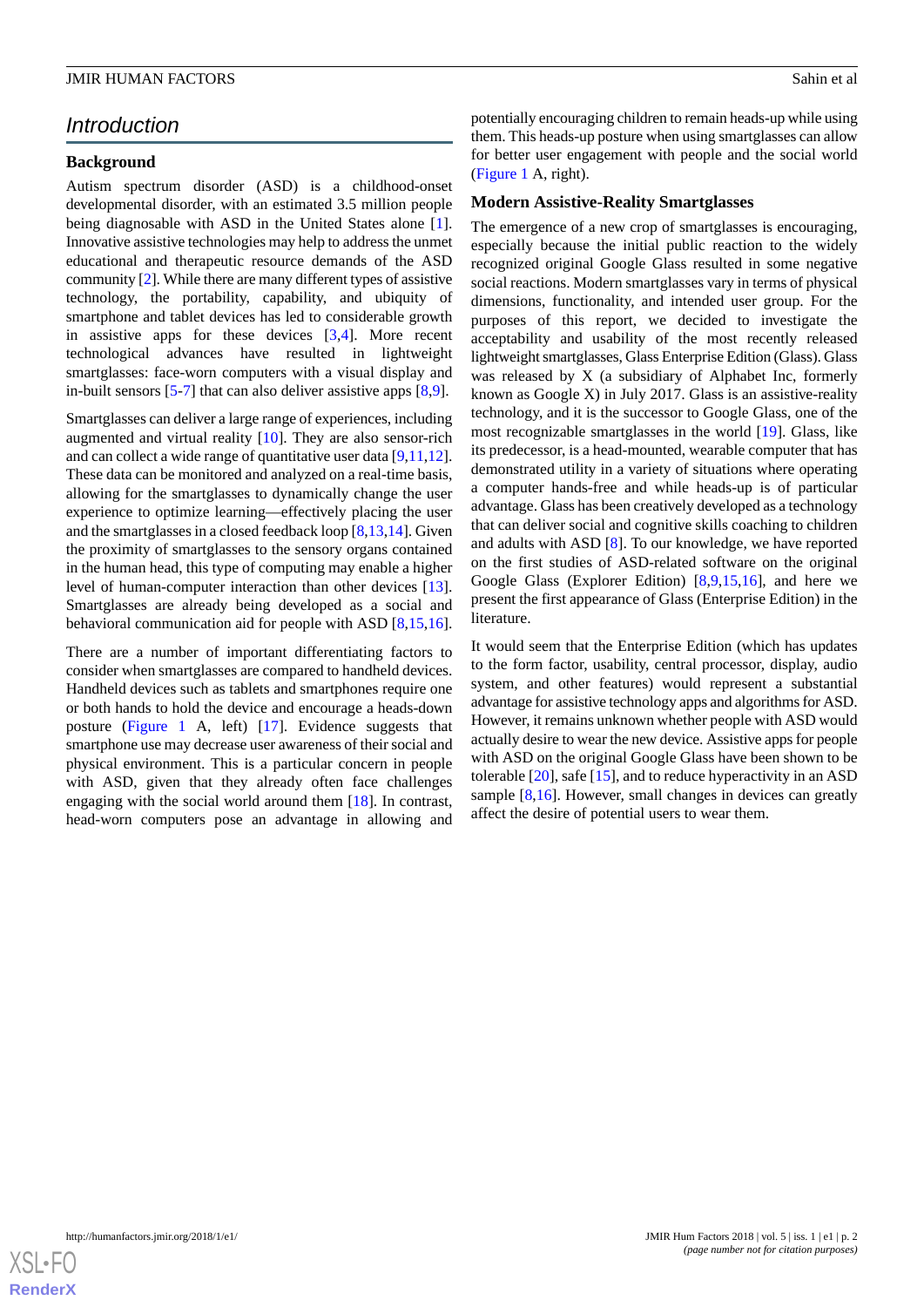<span id="page-2-0"></span>Figure 1. Head-worn computers encourage users to be heads-up and allow them to be hands-free in contrast to screen-based technologies such as phones and tablets. (A) Demonstrative example of a person using a tablet while her sibling uses Glass Enterprise Edition, days after it was released. Both siblings have autism spectrum disorder. Tablet use encourages a heads-down stance, suboptimal posture, and visual disconnection from the social world. (B) The Glass Enterprise Edition device from multiple views.



Given that the initial entry of Google Glass and other smartglasses raised privacy concerns and some negative public reaction, the announcement of a major new release of head-worn computing [[19\]](#page-9-7) signaled a potentially major advance for assistive technology targeting populations who traditionally face significant social challenges [[17\]](#page-9-5). Google Glass was ahead of its time and may have been held back by perceptions around desirability and social acceptability of wearing this new category of device in public [\[21](#page-9-9),[22\]](#page-9-10). It is therefore reassuring to developers that head-worn computer platforms have received public backing from one of the largest companies in the world [[19\]](#page-9-7), in this case the inventor of the product [\[23](#page-9-11)].

```
http://humanfactors.jmir.org/2018/1/e1/ JMIR Hum Factors 2018 | vol. 5 | iss. 1 | e1 | p. 3
```
 $XS$  • FC **[RenderX](http://www.renderx.com/)**

## **Understanding the Needs of People With Autism Spectrum Disorder**

As with any assistive technology, it is important to investigate and understand the attitudes of children and young adults with ASD, especially because children with special needs are often forced to use devices and systems they do not actually like or want to be associated with  $[24,25]$  $[24,25]$  $[24,25]$  $[24,25]$ . This is ultimately less effective because aversion leads to lower adherence. Poor adherence and problems with maintaining lasting engagement are some of the largest issues facing educational devices and apps as well as well-being and lifestyle tools [\[26](#page-9-14),[27\]](#page-9-15).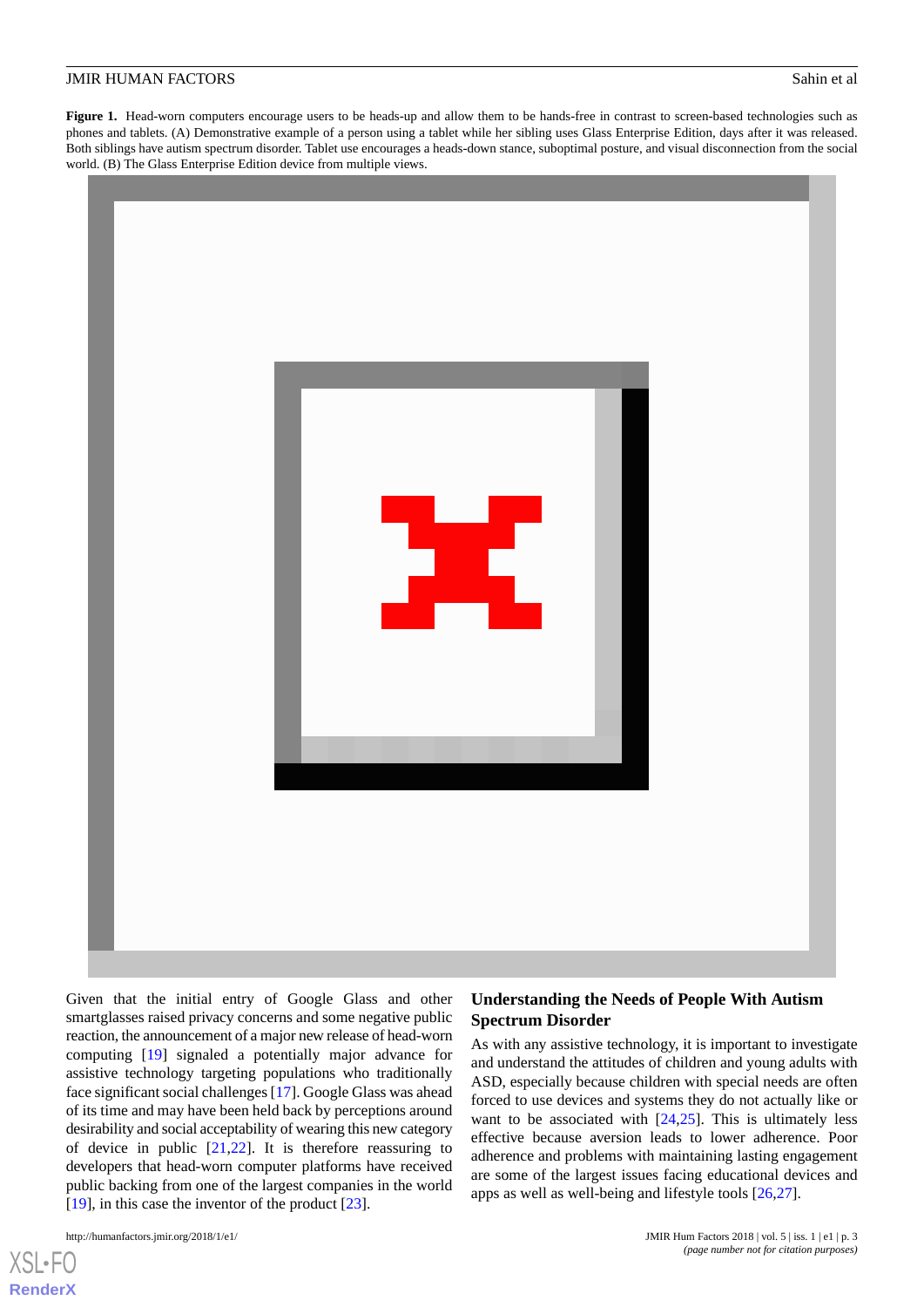Many people with ASD use assistive technology to help them with communication skills, social and emotional skills, and adaptive/daily activities and living skills [\[28](#page-9-16)]. Assistive technologies elicit a range of responses from individuals and their peers, and they can be considered cool [\[25](#page-9-13)], weird, desirable, or a source of stigma [\[29](#page-9-17),[30\]](#page-9-18). Users of assistive technologies can often express a preference for the type of assistive technology that they want to use [\[31](#page-9-19),[32\]](#page-9-20), even at a young age [\[33](#page-9-21)]. Additionally, the social acceptability of an assistive technology may be one of the most important elements in determining if that technology gets used by people with developmental disabilities [\[30](#page-9-18)[,34](#page-9-22)]. These individuals have often had to use technologies that have been selected for them and their families while having little input to the potential negative image, stigma, or embarrassment of using such technologies [[30\]](#page-9-18). Understanding and implementing user preference of assistive technologies empowers self-determination in these individuals [[31\]](#page-9-19). The preferences and views of the family and caregivers of these individuals are also important as they impact the acceptance and effective use of such technologies in the household [\[28](#page-9-16),[35\]](#page-9-23). These issues are pertinent to smartglasses in light of past reports of negative public perception (eg, around privacy concerns [[22\]](#page-9-10)).

There have only been a handful of reports on the use of smartglasses in people with ASD [\[8](#page-8-6),[15](#page-9-3)[,16](#page-9-4)], and the attitudes toward and acceptability of such devices to people with ASD remains unclear. The use of smartglasses in people with ASD also requires discussion of their potential impact on social communication from a cognitive neuroscience standpoint and their prospective influence on child development from ecological, psychosocial, and cognitive child development theories.

#### **Potential Impact of Smartglasses on Social Communication**

The human face, a complex and dynamic system, is our most powerful means of social communication [\[36](#page-9-24)]. To successfully transmit social information to another person, the sender must have the mental and physical means of generating a facial and bodily representation of the social information that she or he wishes to send, while the receiver must be in a position to see and decode the facial and bodily representations into social information. The social communication deficits seen in ASD may impede the ability to send and receive social information. People with ASD are reported to have deficits in facial perception [[37](#page-9-25)[,38](#page-10-0)], emotion recognition [\[39](#page-10-1)], eye gaze [[40\]](#page-10-2), and production of facial expressions [\[41](#page-10-3)]. It is important to consider the possibility that social communication may be further impacted by the physical presence of smartglasses on a sender's face. Smartglasses may impede social communication if, for example, the sender demonstrates a hesitancy in producing natural head movements or expressing large magnitude facial emotional expressions due to concern that the smartglasses may fall off the face or be damaged. Smartglasses may also impair social interaction if the user feels the assistive device is socially undesirable [\[42](#page-10-4)] or a source of stigma [\[30](#page-9-18)]. In these situations, users may not use the device or may alter their facial and bodily actions to minimize attention to themselves. Furthermore, the physical form factor of smartglasses may obscure a portion of

http://humanfactors.jmir.org/2018/1/e1/ JMIR Hum Factors 2018 | vol. 5 | iss. 1 | e1 | p. 4

[XSL](http://www.w3.org/Style/XSL)•FO **[RenderX](http://www.renderx.com/)** the wearer's face that is visible to others, especially the central information-rich parts of the face such as the eye regions [\[43](#page-10-5)].

The relative effect of this obscuring of the facial region may be dependent on the size of the individual's face relative to the smartglasses, which may correlate with the age of the individual given that biologic age determines an individual's head size [[44\]](#page-10-6). It may also depend on the ability of the receiver to successfully compensate for partly missing facial data and to make inferences about a sender (a common application of this in ASD research is the "Reading the Eyes in the Mind" test [[45\]](#page-10-7)). Since people with and without ASD find it more difficult to read the facial emotional expressions of people with ASD [[41\]](#page-10-3), it is conceivable that further obscuring the amount of visible facial information could make the interaction even more arduous. This point may be particularly relevant to interactions between people with ASD and their unaffected family members. ASD is a highly hereditable condition with a complex genetic basis [\[46](#page-10-8)], and many unaffected relatives of children with ASD have been found to have subclinical autistic traits [[47\]](#page-10-9). The parents of children with ASD may demonstrate subtle deficits in social communication and face processing [\[48](#page-10-10),[49\]](#page-10-11).

Given these reports and considerations, the physical presence of smartglasses may affect social communication, and it may be sensible to attempt to minimize such facial obscuration to enhance social communication between people with ASD and their family members.

The presence of face-worn smartglasses may also influence social relationships, of the adults or children who wear them, as they alter a user's facial appearance. Unlike many other assistive technologies, they are not easy to hide. Wearing smartglasses may not only alter how the user perceives the world but may alter how the world perceives the user. Facial appearance plays a key role in determining how people interact with one another [[50\]](#page-10-12), including whom they help, hire, or want to date [[51\]](#page-10-13). Human faces may also be judged based on their symmetry, a marker of attractiveness and an indicator of optimal developmental outcome despite environmental stressors [[52\]](#page-10-14). Greater facial symmetry has been linked to increased perceived trustworthiness and a decreased risk of being bullied [\[53](#page-10-15)]. Facial symmetry may be perceived as demonstrating genetic quality and therefore suitability of an individual as a mate [\[52](#page-10-14)], while facial asymmetry may be a predictor of long-term psychological, emotional, and physiological distress [[54\]](#page-10-16). Users of smartglasses that are asymmetrical, such as those that are monocular, could be perceived as being less attractive and trustworthy due to the aforementioned principle of evolutionary psychology. By extension, "asymmetric" smartglasses users may also be at greater risk of bullying [[53\]](#page-10-15). On the other hand, smartglasses that are asymmetrical may obscure less of the wearer's face from the view of others. As discussed earlier, maximizing how much of the face is visible may help facilitate social communication. Even nontechnological face-worn glasses are associated with impaired interpersonal relationships: for example, wearing prescription glasses or having a history of using eye patches has been associated with a 35% increase in the likelihood of receiving physical or verbal bullying [\[55](#page-10-17)].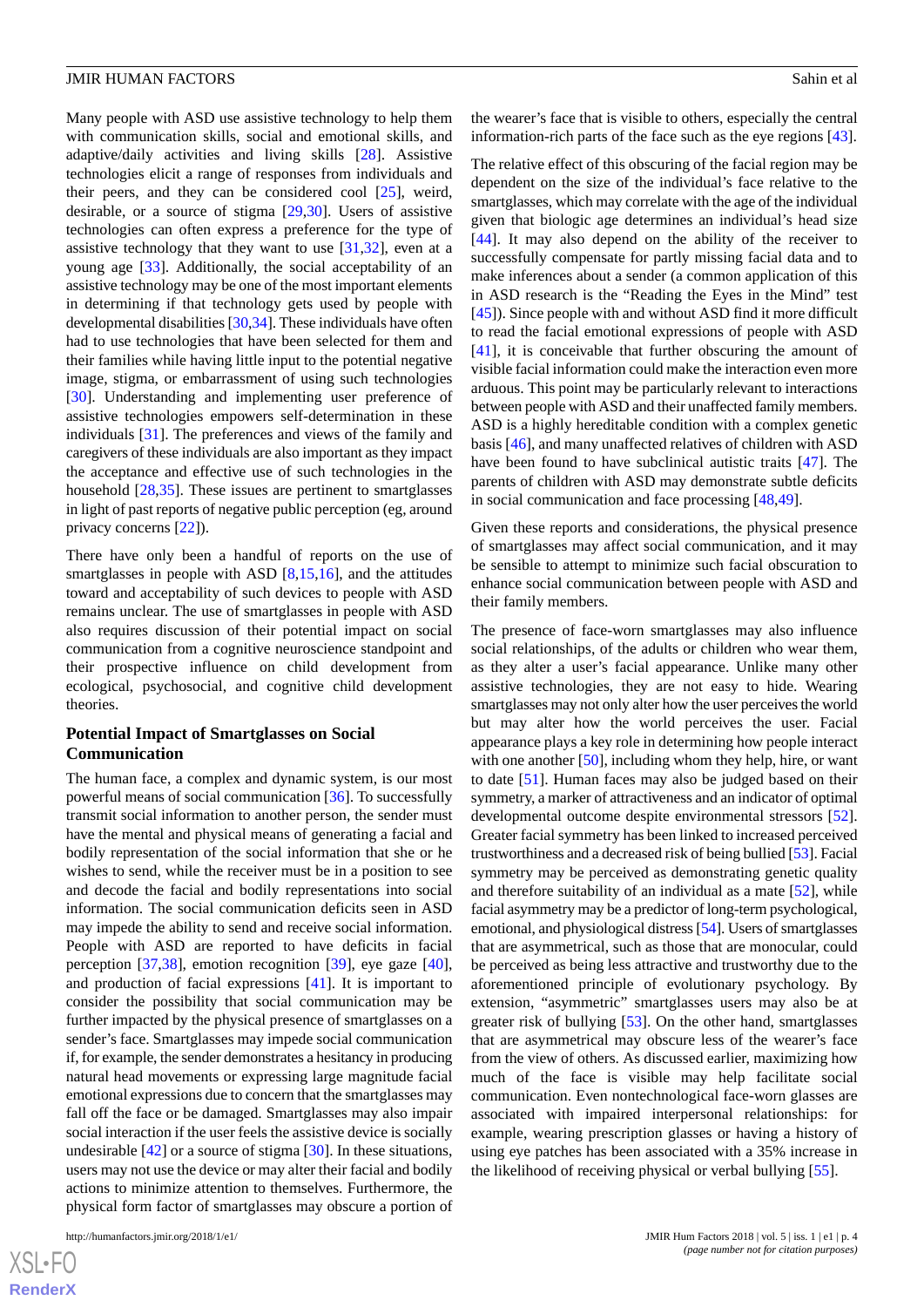#### **Smartglasses in the Context of Child Development**

The perceptual impact of smartglasses and their ability to augment a child's cognitive and emotional functioning may have a central and influential role in childhood development if we consider Bronfenbrenner and Ceci's bioecological model [[56\]](#page-10-18) and Bronfenbrenner's earlier ecological systems theory [[57\]](#page-10-19). According to the bioecological model, children are active participants in their environments and they have unique bidirectional interactions with each of their contextually separate environments, including home and school. This model places increased emphasis on the cognitive, emotional, and physical attributes of the child in his or her development and in how the child and environments interact with one another. As outlined in Bronfenbrenner's ecological systems theory [\[57](#page-10-19)], the school environment, like the home environment, is one of the most intimate and influential environments affecting childhood development, as it lies in the child's microsystem. When we consider that smartglasses may enhance the cognitive and emotional functioning of children within their microsystem, we can see that they may have a highly influential role in child development. Even within the microsystem, the contextual differences between the most intimate of environments may affect a child's view toward using assistive technology. Research has shown that children have different attitudes and levels of enthusiasm toward using assistive technology depending on whether they are asked to use it at home or at school [[32\]](#page-9-20).

Furthermore, use of smartglasses by future school-age children and adolescents should prompt a discussion of Erikson's 4th and 5th psychosocial stages [\[58](#page-10-20)]. Erikson identified a range of psychosocial developmental stages from birth through death. School-age children experience Erikson's 4th psychosocial stage, described as a psychosocial crisis of industry versus inferiority. A child in this stage is often expected to learn and demonstrate new skills, productively complete tasks, and meet the expectations of parents and teachers. During this stage, a child becomes aware of his or her abilities and the abilities of his or her peers. A child who cannot master these expected skills risks a sense of inferiority and failure. The potential impact of smartglasses on this developmental stage is not known. They may aid children in successfully mastering this psychosocial stage by allowing them to be productive and giving them a sense of achievement. There is also a risk that children may feel inferior if they feel that without the smartglasses they are incompetent or if they feel ridiculed for wearing such devices. Each child may face a unique situation based on his or her own personal attributes and the support received from key people such as teachers, parents, and peers. This highlights the importance of ensuring that these key people are familiar with smartglasses technology and understand its capabilities and functionality.

Following this stage is Erikson's 5th psychosocial stage that occurs in adolescence, described as a psychosocial crisis between identity versus role confusion [[58\]](#page-10-20). Adolescence is a time of tremendous biological and psychological change [[59\]](#page-10-21), and during this stage individuals seek to define their role in the world, seeking to address the existential question, who am I and what can I be? Individuals will try to find like-minded social groups, focus on relationships with peers, and pursue a sense

of belonging. Many questions remain unanswered about how smartglasses may impact people with ASD during this stage, especially given the many social challenges people with ASD encounter during this transition from childhood to adulthood [[60\]](#page-10-22). How will ASD and these technologies define the individual? Will these technologies help individuals to find their purpose or hinder them? The impact of such technology may depend on smartglasses' physical attributes, their impact on social relationships, or individual person characteristics (as discussed above within the scope of the bioecological model [[56\]](#page-10-18)).

Learning happens continuously in childhood, and the use of smartglasses technology may provide a digital means of enabling learning to occur, as in Vygotsky's zone of proximal development (ZPD) [\[61](#page-10-23)]. Vygotsky originally described his ZPD as being "the distance between the actual development level as determined by independent problem solving and the level of potential development as determined through problem solving under adult guidance or in collaboration with more capable peers" [\[62](#page-10-24)]. These smartglasses designed as assistive technologies may allow children to undertake and learn tasks that they would have found impossible or very difficult to do independently. A child with ASD normally has a number of challenges in being in the ZPD, such as becoming overwhelmed with new experiences, struggling with transitions in environment or activities, and coping with sensory stimuli [[18\]](#page-9-6). Sensor-rich smartglasses may be of particular utility here in that they can be used, with the right software, to monitor the behavioral and physiologic functioning of a child. For instance, they can be transformed by software to be able to detect when children are under- or overstimulated and to accordingly adapt the learning experience in real time to keep a child engaged and in the ZPD [[8\]](#page-8-6).

## **Victimization, Socialization, and the School Environment**

School-age children with ASD are at risk of being stigmatized [[63\]](#page-10-25) and being victims of bullying [[64\]](#page-10-26) for multiple reasons. They have different developmental trajectories that may put them at greater risk of victimization than their neurotypically developing peers, especially when they have challenges in social skills and communication [[64\]](#page-10-26). They may struggle to recognize social cues and develop relationships with their peers, impeding their ability to be better integrated by the community [[65-](#page-10-27)[67\]](#page-11-0). Bullying may be particularly problematic at school, where academic and social factors may be a source of considerable stress, anxiety, and mental health concerns in children [[68-](#page-11-1)[70\]](#page-11-2). A school represents not only an academic establishment but a complicated and highly social environment. Children in schools often balance interpersonal relationships with peers and staff, complex social hierarchies, and school rules that can dictate the most basic elements of children's day (whom to play with, where to sit, and when to talk to others [[65-](#page-10-27)[67](#page-11-0)[,71](#page-11-3)]). Some reports have suggested that children with ASD have inherently low motivation or desire to join social groups, but recent evidence indicates this is not the case and many have a strong desire for acceptance [\[72](#page-11-4)[-74](#page-11-5)]. Therefore, it is important to consider the acceptability and design of any assistive device in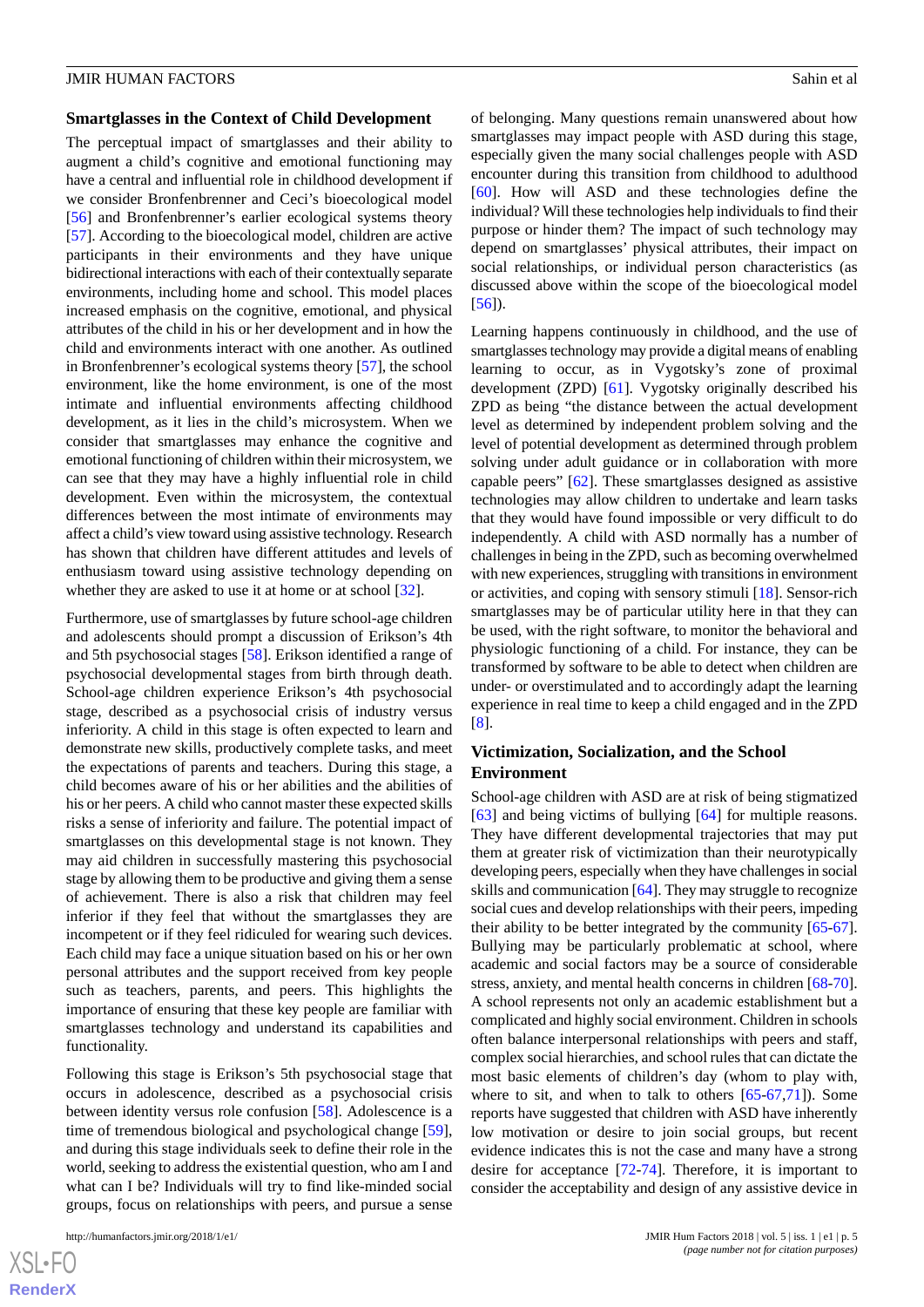the population, given the risk of stigma and social isolation [\[30\]](#page-9-18). This is especially true for a device that is worn on the face.

## *Methods*

## **Study Outline**

We gave 8 children with ASD an opportunity to try the Glass smartglasses in a controlled, recorded environment and to explore its features, usability, and visual characteristics. We observed and recorded the interaction of the children with the device. We also conducted a postsession semistructured interview with the children and their caregivers, who accompanied the child and observed the whole session. Our sample represented a broad age range and severity spectrum of ASD.

## **Institutional Review Board Statement**

The use of the Brain Power Autism System running on multiple head-worn computing devices by children and adults with autism was approved by Asentral Inc Institutional Review Board, an affiliate of the Commonwealth of Massachusetts Department of Public Health. The study was performed in accordance with relevant guidelines and regulations.

## **Participants**

Eight children with clinically diagnosed ASD and their caregivers were entered into this study. The participants represented a wide range of school-aged children, ages 6.7 to 17.2 years (mean 11.7 [SD 3.3] years), including 7 males and 1 female. Participants were recruited from a user research database created from Web-based research interest forms. Written consent for study participation was obtained from the legal guardians, and children from age 7 to 17 years provided written assent. In this report, every participant was accompanied by a parent or guardian caregiver to the session, and participants and caregivers could exit the session at any time and for any reason. It was explained that the main aim of the study was to understand the acceptability and usability of modern smartglasses technology in children with ASD.

Caregivers rated the participant level of overall ASD functioning according to a subjective 7-point scale (1=lowest-functioning/severe to 7=highest-functioning/mild). Caregivers also rated speaking ability on a similar scale (1=nonspeaking to 7=fully conversational). Participants represented a large range of overall ASD functioning (range 4 to 7 out of 7; mean 5.6 [SD 1.1]) and speaking ability (range 4 to 7 out of 7; mean 5.5 [SD 1.3]).

## **Data Collection Procedure**

Participants and their caregivers were orientated to the testing room where they had an opportunity to learn about the Glass smartglasses and to physically wear and use them. They were provided with any assistance they required to properly place the smartglasses on their heads and align it with their eyes, although little assistance was needed. They were able to use any of the apps on the smartglasses. Testing sessions were recorded via video and photographs. All participants and/or caregivers gave written consent for their images and video to be used in current and future research analyses.

 $XSI - F($ **[RenderX](http://www.renderx.com/)** Following the testing, participants and caregivers went into a separate room where they were questioned about their experience as part of a semistructured interview. The participants were asked to compare their experience of Glass with previously tested assistive devices and gamified apps related to ASD. As previously noted, the participants were recruited from a research database for technology-related studies in ASD, and all had seen and tried the original Google Glass. Participants were asked if they became stressed when using the device and if the session was an overwhelming sensory or emotional experience for them. The questions were adapted or simplified based on the child's speaking ability and were repeated if needed. Study staff interacted with the child and caregiver and spent time ensuring the questions were understood, considered, and accurately answered.

Participants were then asked whether they would consider wearing and using the device for 1 hour each day in their school and separately asked the same question about using the device at home. The caregiver was also interviewed in order to rate whether they felt the experience was fun for the participant and whether they felt the experience with the smartglasses went better than they had expected.

## **Exclusions**

Individuals who had a known history of epilepsy or seizure disorder were not asked to take part in this study. Individuals who had any uncontrolled or severe medical or mental health condition that would make participation in the study predictably hazardous were also not invited to participate.

# *Results*

All 8 children, who represented the full range of school ages (6 to 17 years), successfully wore, interacted with, and explored one or more Glass smartglasses ([Figure 2](#page-6-0)). The smartglasses were loaded with a suite of assisted-reality apps for social-emotional learning and self-coaching related to brain-based challenges and needs, as discussed elsewhere [[8\]](#page-8-6). Participants explored the devices at their leisure, putting them on and taking them off and exploring the style, size, weight, shape, and features such as foldability, and spoke out loud in some cases (children with greater speaking ability) about their observations and questions. All children successfully transitioned to the interview room, where they responded to questions by the experimenter, accompanied and assisted by their caregivers as needed. There were no negative effects reported or observed.

All participants noted that they did not feel stressed (8/8, 100%, [Table 1](#page-7-0)) or have an overwhelming sensory or emotional experience when using the smartglasses (8/8, 100%). The participants all reported that they would be agreeable to using the smartglasses in both home (8/8, 100%) and school settings (8/8, 100%). Caregivers reported no concerns with the children using the smartglasses, and all caregivers reported that their child appeared to have fun using the device (8/8, 100%). The majority of caregivers felt the interaction of the child with the smartglasses went better than they had expected  $(6/8, 75\%;$ [Table 2](#page-7-1)). Of the remaining 2, 1 parent said that the experience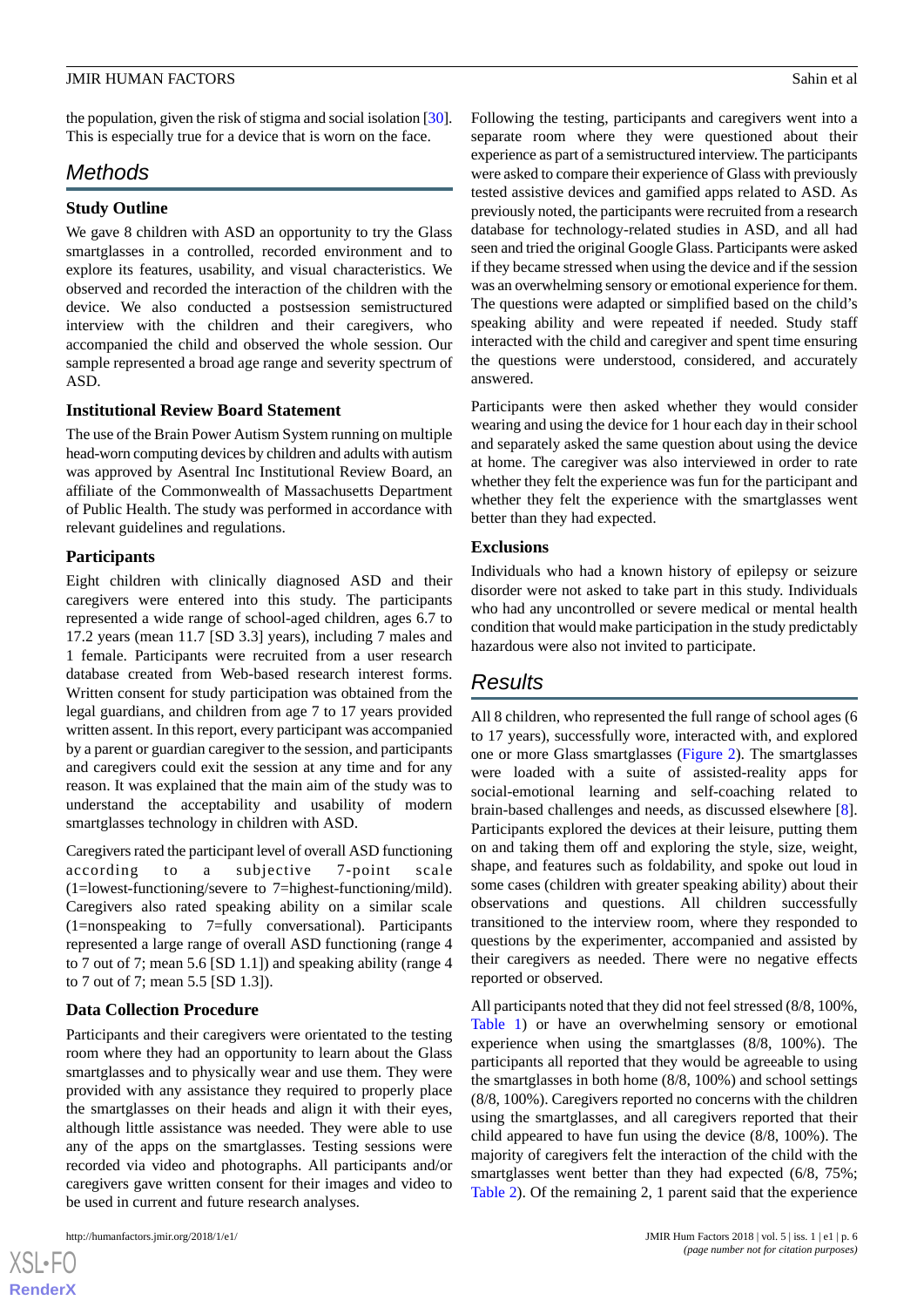had proceeded "as expected" and another answered the question conversationally but without a direct response, so the response was not tabulated as a yes but as an undetermined.

<span id="page-6-0"></span>Figure 2. Children on the autism spectrum using and exploring the Glass Enterprise Edition device during a testing session at Brain Power. Each of the 8 participants, who represent the entire range of school ages, range from mild to moderate autism severity, and demonstrate a wide breadth of speaking ability (from moderate impairments in speech to being fully conversational), rated Glass Enterprise Edition as desirable to wear on their heads and use daily in the often-complex social environment of school and at home.



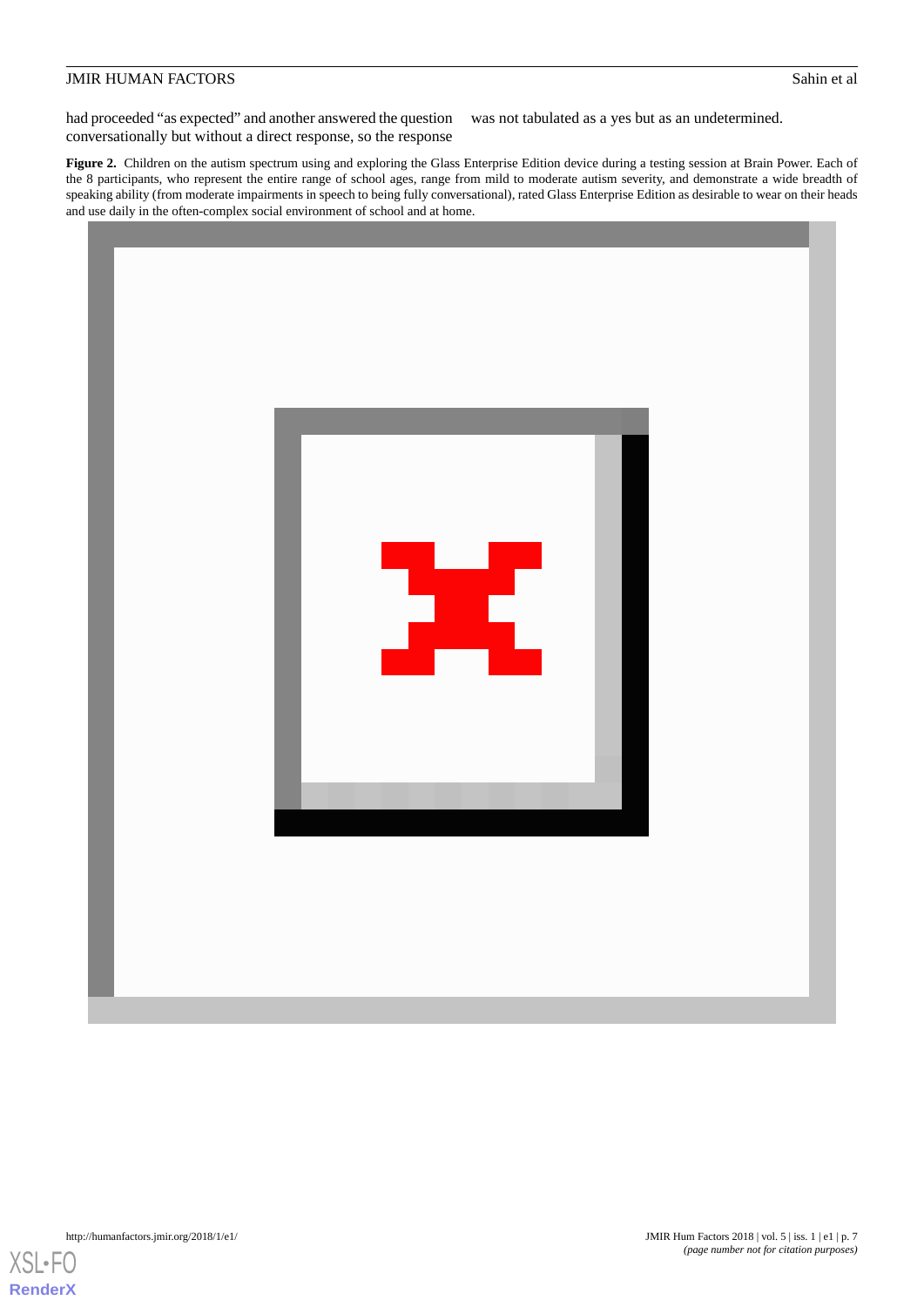<span id="page-7-0"></span>**Table 1.** Participant responses following use of smartglasses.

| Ouestion                                                       | Yes<br>$n(\%)$ | N <sub>0</sub><br>$n(\%)$ | Neutral or undetermined response<br>n(%) |
|----------------------------------------------------------------|----------------|---------------------------|------------------------------------------|
| Would you wear the smartglasses for 1 hour each day at school? | 8 (100)        | 0(0)                      | 0(0)                                     |
| Would you wear the smartglasses for 1 hour a day at home?      | 8 (100)        | 0(0)                      | 0(0)                                     |
| Did you feel stressed while wearing the smartglasses?          | 0(0)           | 8 (100)                   | 0(0)                                     |
| Did you feel overwhelmed (emotionally/sensory)?                | 0(0)           | 8 (100)                   | 0(0)                                     |

<span id="page-7-1"></span>Table 2. Caregiver responses following use of smartglasses.

| <b>Ouestion</b>                                    | Yes<br>$n$ (%) | N <sub>0</sub><br>n(%) | Neutral or undetermined response<br>n(%) |
|----------------------------------------------------|----------------|------------------------|------------------------------------------|
| Was it fun for your child to use Glass?            | 8 (100)        | 0(0)                   | 0(0)                                     |
| Did the experience go better than you anticipated? | 6(75)          | 0(0)                   | 2(25)                                    |

## *Discussion*

#### **Principal Findings**

Smartglasses are an emerging technology that could hold much promise as an assistive technology for children and young adults with ASD. It is important to seek the opinions of children with ASD and their caregivers when considering the use of a new assistive device. This is especially true of smartglasses given their high level of visibility, prior reports of negative social perceptions, and the potential interplay of such devices with social communication and child development. Children with ASD and their caregivers may be particularly discerning about factors that could impact the use and social acceptance of such technologies in educational settings such as schools and in the home environment.

The results demonstrate that Glass was acceptable and desirable by all participants, who spanned the full range of school ages (6 to 17 years). It was encouraging to find that all 8 school-aged children with ASD felt that using these smartglasses was not a stressful experience and denied being overwhelmed in a sensory or emotional way. Additionally, it was also promising to see that all of the children expressed a willingness to use these devices in both school and home settings. Caregivers noted that children had fun using the device, and most caregivers felt their expectations of how the children would interact with the smartglasses were surpassed.

These results are important for a number of reasons. Children with ASD are frequently not involved in providing design or usability feedback to interventions and technologies developed for them. Involving children when choosing an assistive device is crucial to ensure that the device is socially appropriate for the environment, which will likely lead to greater compliance in wearing the device. It also appears that these children are accepting of new technologies, even on relatively uncommon and highly visible platforms such as head-mounted computers. The children who participated in this study were more open to using Glass in a public environment than many adults have been [[22\]](#page-9-10). With this in mind, it will be equally as important to ensure caregivers and peers in the child's microsystem are accepting of the assistive technology [[57\]](#page-10-19), as their opinions will likely

[XSL](http://www.w3.org/Style/XSL)•FO **[RenderX](http://www.renderx.com/)**

sway a child's enthusiasm toward the device. Many children in this study mentioned favoring Glass because of its unobtrusive, sleek design; having a device that is less noticeable and designed to be "cool" may help with its social acceptance and may not carry the stigma of assistive technology with it. The desirability of Glass in this case was predicated on a prediction of social acceptability (colloquially, the "cool factor") in a social situation. Many factors may be included in a participant's prediction of the cool factor of a device. Such factors may include unobtrusiveness, lightness, futuristic look, comfort, ease of storing, ease of transport, durability, ruggedness, styling, ability to give others experiences they could not otherwise have (conferring to the child an ability to control a social situation in a positive way), ability to initiate a conversation with decreased anxiety over selecting the topic of the conversation (ice-breaker), and more.

#### **Limitations**

The unanimous willingness of participants to wear the smartglasses in school is also important. The school setting is a place of high risk relative to social integration and stigma that could result from an undesirable or socially inappropriate device or behavior. This is one reason we chose the question of acceptability of the device at school as a high-bar test for how desirable and acceptable this new device may be. However, a limitation of this work is that we asked for the opinion of the target users, and such an opinion is necessarily based on a prediction. It may be hard to predict how a device or behavior will actually be received in the complex and changing social hierarchy of a school environment. Additionally, children with ASD may have extra challenges in predicting the emotional reactions and behaviors of their classmates, especially if they are in an integrated school environment with neurotypical or typically developing children their same chronological age. For all these reasons, further research is needed to test the acceptability within school environments.

#### **Conclusions**

These results suggest that a smartglasses platform may be an acceptable base for assistive software apps that could promote self-sufficiency. For instance, they may have a desirable new platform for gamified, social-emotional self-coaching apps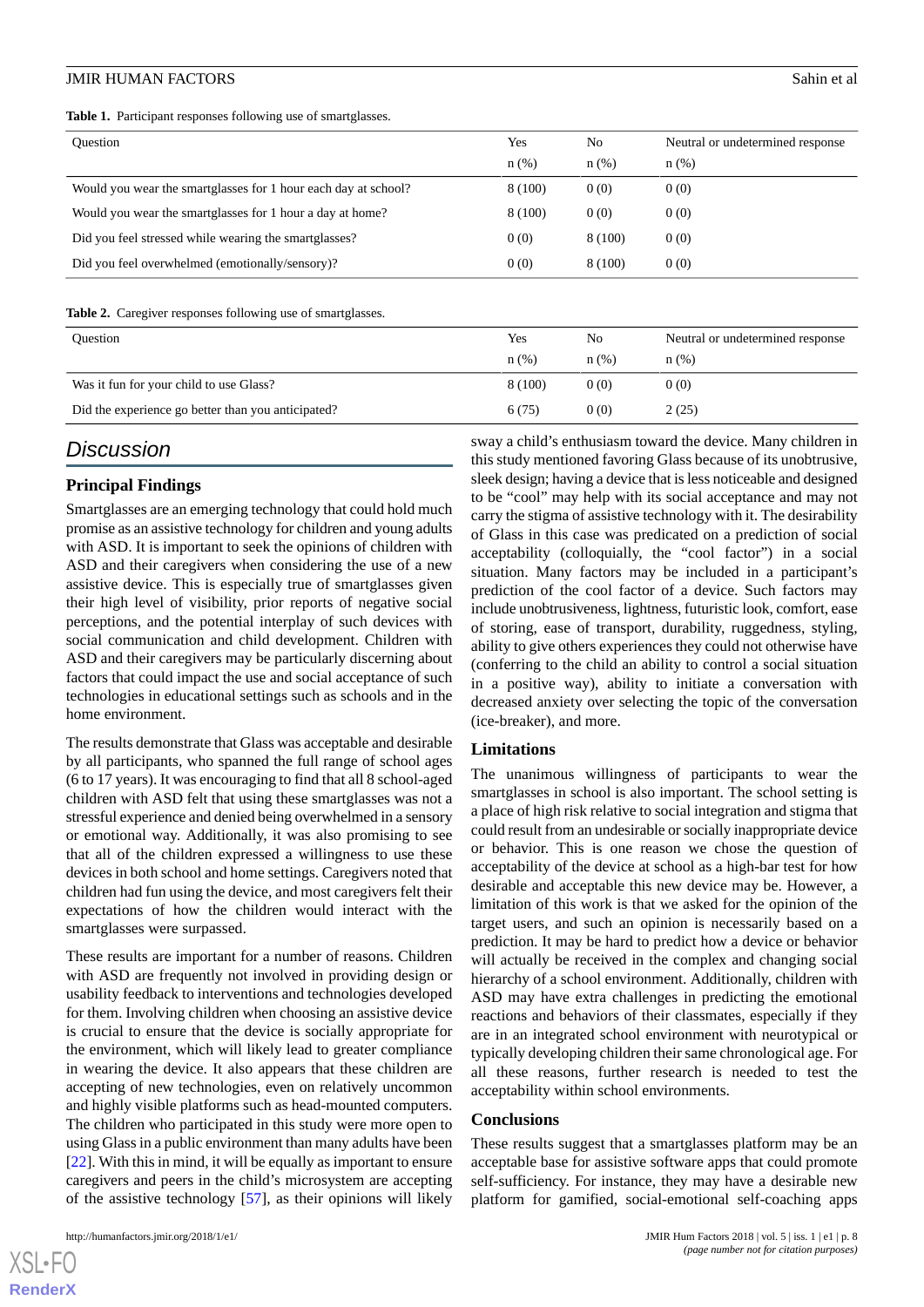based in neuroscience and artificial intelligence that have been deployed on other head-worn computer platforms [\[8\]](#page-8-6). The results are promising at a broader level for those who wish to use or develop apps that harness the unique features of this family of devices, such as their ability to allow the user to be heads-up, hands-free, and able to perceive and engage with the world around while receiving additional assistance. The results suggest that the newest entrant into the still-emerging family of devices may be well received, at least by some discerning

populations. Further research is clearly needed to address these and more limitations or open questions of this work. This report represents part of a larger, ongoing research initiative.

This paper represents the first published work, to our knowledge, using Glass (Enterprise Edition). It also represents the first published use of Glass as an assistive or assessment device for people with different abilities or intellectual disabilities or challenges. This work extends our previous research on the use of the original Google Glass as an aid to people with ASD [[8\]](#page-8-6).

## **Acknowledgments**

The authors thank Google, Inc. for a generous grant and also the Glass team at X (formerly Google X) for technical guidance on Glass software development. This work was supported by the Office of the Assistant Secretary of Defense for Health Affairs through the Autism Research Program under Award No. W81XWH 17-1-0449. Early work to transform smartglasses into biomedical sensors was supported in part by the United States Army Medical Research and Materiel Command under Contract No. W81XWH-14-C-0007 (awarded to TIAX, LLC). Opinions, interpretations, conclusions, and recommendations are those of the authors and are not necessarily endorsed by the Department of Defense. The authors would also like to acknowledge Krystal Huey for her help with study coordination.

## **Conflicts of Interest**

This report was supported by Brain Power, a neurotechnology company developing a range of artificially intelligent wearable technologies. Brain Power has engineering and technical partnerships with major technology companies and also receives funding support from federal and congressional sources.

## **Authors' Contributions**

<span id="page-8-0"></span>NS is the inventor of the Brain Power Autism System. NS, JS, NK, and AV designed and undertook the intervention. The writing of this technology report was led by AV, and all authors contributed.

#### <span id="page-8-1"></span>**References**

- <span id="page-8-2"></span>1. Buescher AVS, Cidav Z, Knapp M, Mandell DS. Costs of autism spectrum disorders in the United Kingdom and the United States. JAMA Pediatr 2014 Aug;168(8):721-728. [doi: [10.1001/jamapediatrics.2014.210\]](http://dx.doi.org/10.1001/jamapediatrics.2014.210) [Medline: [24911948](http://www.ncbi.nlm.nih.gov/entrez/query.fcgi?cmd=Retrieve&db=PubMed&list_uids=24911948&dopt=Abstract)]
- <span id="page-8-3"></span>2. Odom SL, Thompson JL, Hedges S, Boyd BA, Dykstra JR, Duda MA, et al. Technology-aided interventions and instruction for adolescents with autism spectrum disorder. J Autism Dev Disord 2015 Dec;45(12):3805-3819. [doi: [10.1007/s10803-014-2320-6\]](http://dx.doi.org/10.1007/s10803-014-2320-6) [Medline: [25468409](http://www.ncbi.nlm.nih.gov/entrez/query.fcgi?cmd=Retrieve&db=PubMed&list_uids=25468409&dopt=Abstract)]
- <span id="page-8-4"></span>3. McNaughton D, Light J. The iPad and Mobile Technology Revolution: Benefits and Challenges for Individuals Who Require Augmentative and Alternative Communication. Philadelphia: Taylor & Francis; 2013.
- 4. Doughty K. SPAs (smart phone applications): a new form of assistive technology. J Assistive Technol 2011 Jun 17;5(2):88-94. [doi: [10.1108/17549451111149296](http://dx.doi.org/10.1108/17549451111149296)]
- 5. Rauschnabel PA, Brem A, Ivens BS. Who will buy smart glasses? Empirical results of two pre-market-entry studies on the role of personality in individual awareness and intended adoption of Google Glass wearables. Comput Hum Behav 2015 Aug;49:635-647. [doi: [10.1016/j.chb.2015.03.003](http://dx.doi.org/10.1016/j.chb.2015.03.003)]
- <span id="page-8-6"></span><span id="page-8-5"></span>6. Rauschnabel P, Brem A, Ro Y. Augmented reality smart glasses: definition, conceptual insights, and managerial importance [unpublished working paper]. 2015. URL: [https://www.researchgate.net/publication/](https://www.researchgate.net/publication/279942768_Augmented_Reality_Smart_Glasses_Definition_Conceptual_Insights_and_Managerial_Importance) [279942768\\_Augmented\\_Reality\\_Smart\\_Glasses\\_Definition\\_Conceptual\\_Insights\\_and\\_Managerial\\_Importance](https://www.researchgate.net/publication/279942768_Augmented_Reality_Smart_Glasses_Definition_Conceptual_Insights_and_Managerial_Importance) [accessed 2017-12-27] [\[WebCite Cache ID 6vr4AD41f](http://www.webcitation.org/

                                6vr4AD41f)]
- <span id="page-8-8"></span><span id="page-8-7"></span>7. Klein GO, Singh K, von Heideken J. Smart glasses—a new tool in medicine. Stud Health Technol Inform 2015;216:901. [Medline: [26262203](http://www.ncbi.nlm.nih.gov/entrez/query.fcgi?cmd=Retrieve&db=PubMed&list_uids=26262203&dopt=Abstract)]
- <span id="page-8-9"></span>8. Liu R, Salisbury JP, Vahabzadeh A, Sahin NT. Feasibility of an autism-focused augmented reality smartglasses system for social communication and behavioral coaching. Front Pediatr 2017;5:145 [\[FREE Full text](https://dx.doi.org/10.3389/fped.2017.00145)] [doi: [10.3389/fped.2017.00145](http://dx.doi.org/10.3389/fped.2017.00145)] [Medline: [28695116](http://www.ncbi.nlm.nih.gov/entrez/query.fcgi?cmd=Retrieve&db=PubMed&list_uids=28695116&dopt=Abstract)]
- 9. Salisbury J, Keshav N, Sossong A, Sahin N. Standing balance assessment using a head-mounted wearable device. bioRxiv 2017. [doi: [10.1101/149831](http://dx.doi.org/10.1101/149831)]
- 10. Barfield W. Fundamentals of Wearable Computers and Augmented Reality. Boca Raton: CRC Press; 2015.
- 11. Hernandez J, Picard R. SenseGlass: using google glass to sense daily emotions. 2014 Presented at: Proceedings of the adjunct publication of the 27th annual ACM symposium on User interface software and technology; 2014; Honolulu. [doi: [10.1145/2658779.2658784](http://dx.doi.org/10.1145/2658779.2658784)]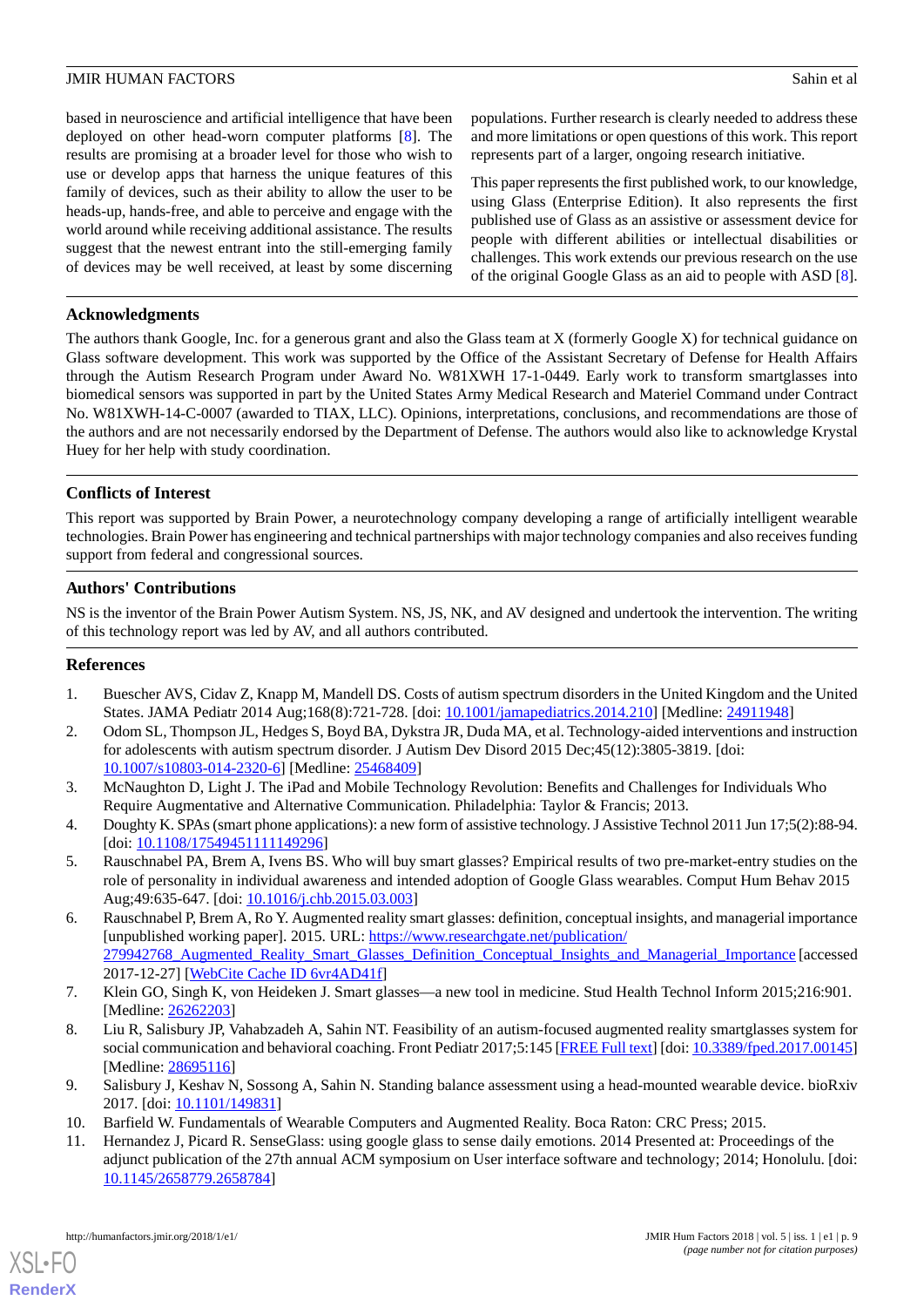- <span id="page-9-0"></span>12. Loh D, Lee TJ, Zihajehzadeh S, Hoskinson R, Park EJ. Fitness activity classification by using multiclass support vector machines on head-worn sensors. Conf Proc IEEE Eng Med Biol Soc 2015 Aug:502-505. [doi: [10.1109/EMBC.2015.7318409](http://dx.doi.org/10.1109/EMBC.2015.7318409)] [Medline: [26736309](http://www.ncbi.nlm.nih.gov/entrez/query.fcgi?cmd=Retrieve&db=PubMed&list_uids=26736309&dopt=Abstract)]
- <span id="page-9-2"></span><span id="page-9-1"></span>13. Bulling A, Kunze K. Eyewear computers for human-computer interaction. interactions 2016 Apr 26;23(3):70-73. [doi: [10.1145/2912886\]](http://dx.doi.org/10.1145/2912886)
- <span id="page-9-3"></span>14. Mishra J, Anguera JA, Gazzaley A. Video games for neuro-cognitive optimization. Neuron 2016 Dec 20;90(2):214-218 [[FREE Full text](http://linkinghub.elsevier.com/retrieve/pii/S0896-6273(16)30069-1)] [doi: [10.1016/j.neuron.2016.04.010](http://dx.doi.org/10.1016/j.neuron.2016.04.010)] [Medline: [27100194](http://www.ncbi.nlm.nih.gov/entrez/query.fcgi?cmd=Retrieve&db=PubMed&list_uids=27100194&dopt=Abstract)]
- <span id="page-9-4"></span>15. Sahin N, Keshav N, Salisbury J, Vahabzadeh A. An augmented reality social communication aid for children and adults with autism: user and caregiver report of safety and lack of negative effects. bioRxiv 2017. [doi: [10.1101/164335\]](http://dx.doi.org/10.1101/164335)
- <span id="page-9-5"></span>16. Vahabzadeh A, Keshav N, Salisbury J, Sahin N. Preliminary report on the impact of smartglasses-based behavioral and social communication aid on hyperactivity in children and adults with autism. bioRxiv 2017. [doi: [10.1101/165514](http://dx.doi.org/10.1101/165514)]
- <span id="page-9-6"></span>17. Müller E, Schuler A, Yates GB. Social challenges and supports from the perspective of individuals with Asperger syndrome and other autism spectrum disabilities. Autism 2008 Mar;12(2):173-190. [doi: [10.1177/1362361307086664](http://dx.doi.org/10.1177/1362361307086664)] [Medline: [18308766](http://www.ncbi.nlm.nih.gov/entrez/query.fcgi?cmd=Retrieve&db=PubMed&list_uids=18308766&dopt=Abstract)]
- <span id="page-9-7"></span>18. American Psychiatric Association. Diagnostic and Statistical Manual of Mental Disorders (DSM-5). Arlington: American Psychiatric Association Publishers; 2013.
- <span id="page-9-8"></span>19. Kothari J. A new chapter for Glass. URL:<https://blog.x.company/a-new-chapter-for-glass-c7875d40bf24?gi=773a91e858b9> [accessed 2017-12-19] [\[WebCite Cache ID 6vpoUox7c\]](http://www.webcitation.org/

                                6vpoUox7c)
- <span id="page-9-9"></span>20. Keshav NU, Salisbury JP, Vahabzadeh A, Sahin NT. Social communication coaching smartglasses: well tolerated in a diverse sample of children and adults With autism. JMIR Mhealth Uhealth 2017 Sep 21;5(9):e140 [\[FREE Full text\]](http://mhealth.jmir.org/2017/9/e140/) [doi: [10.2196/mhealth.8534](http://dx.doi.org/10.2196/mhealth.8534)] [Medline: [28935618](http://www.ncbi.nlm.nih.gov/entrez/query.fcgi?cmd=Retrieve&db=PubMed&list_uids=28935618&dopt=Abstract)]
- <span id="page-9-10"></span>21. Profita H, Albaghli R, Findlater L, Jaeger P, Kane S. The AT effect: how disability affects the perceived social acceptability of head-mounted display use. Proceedings of the 2016 CHI Conference on Human Factors in Computing Systems 2016. [doi: [10.1145/2858036.2858130\]](http://dx.doi.org/10.1145/2858036.2858130)
- <span id="page-9-12"></span><span id="page-9-11"></span>22. Weiz D, Anand G. The influence of subjective norm on the usage of smartglasses. In: Drivers of Wearable Device Usage. Philadelphia: Springer; 2016:1-11.
- <span id="page-9-13"></span>23. Pedersen I, Trueman D. Sergey Brin is Batman: Google's project glass and the instigation of computer adoption in popular culture. CHI Extended Abstracts 2013. [doi: [10.1145/2468356.2468728\]](http://dx.doi.org/10.1145/2468356.2468728)
- <span id="page-9-14"></span>24. Hocking C. Function or feelings: factors in abandonment of assistive devices. Technol Disabil 1999;11:3-11.
- <span id="page-9-15"></span>25. Parette H, Wojcik B, Hourcade J, Peterson-Karlan G. Assistive technology for students with mild disabilities: what's cool and what's not. Educ Training Develop Disabil 2005:320-331.
- <span id="page-9-16"></span>26. Schaefer SE, Ching CC, Breen H, German JB. Wearing, thinking, and moving: testing the feasibility of fitness tracking with urban youth. Am J Health Educ 2016 Jan 08;47(1):8-16. [doi: [10.1080/19325037.2015.1111174\]](http://dx.doi.org/10.1080/19325037.2015.1111174)
- <span id="page-9-17"></span>27. Zeng EY, Heffner JL, Copeland WK, Mull KE, Bricker JB. Get with the program: adherence to a smartphone app for smoking cessation. Addict Behav 2016 Dec;63:120-124. [doi: [10.1016/j.addbeh.2016.07.007](http://dx.doi.org/10.1016/j.addbeh.2016.07.007)] [Medline: [27454354](http://www.ncbi.nlm.nih.gov/entrez/query.fcgi?cmd=Retrieve&db=PubMed&list_uids=27454354&dopt=Abstract)]
- <span id="page-9-18"></span>28. Lang R, Ramdoss S, Raulston T, Carnet A, Sigafoos J, Didden R. Assistive technology for people with autism spectrum disorders. In: Assistive Technologies for People with Diverse Abilities. Philadelphia: Springer; 2014:157-190.
- <span id="page-9-19"></span>29. Morris J. Bullying: what Native American parents need to know.: Native American Parent Technical Assistance Center; 2016. URL: <http://naptac.org/wp-content/uploads/2017/01/bullying.pdf> [accessed 2017-12-19] [\[WebCite Cache ID](http://www.webcitation.org/

                                6vqCzNfC7) [6vqCzNfC7\]](http://www.webcitation.org/

                                6vqCzNfC7)
- <span id="page-9-20"></span>30. Parette P, Scherer M. Assistive technology use and stigma. Educ Training Develop Disabil 2004:217-226.
- <span id="page-9-21"></span>31. van der Meer L, Sigafoos J, O'Reilly MF, Lancioni GE. Assessing preferences for AAC options in communication interventions for individuals with developmental disabilities: a review of the literature. Res Dev Disabil 2011;32(5):1422-1431. [doi: [10.1016/j.ridd.2011.02.003](http://dx.doi.org/10.1016/j.ridd.2011.02.003)] [Medline: [21377833\]](http://www.ncbi.nlm.nih.gov/entrez/query.fcgi?cmd=Retrieve&db=PubMed&list_uids=21377833&dopt=Abstract)
- <span id="page-9-22"></span>32. Huang I, Sugden D, Beveridge S. Children's perceptions of their use of assistive devices in home and school settings. Disabil Rehabil Assist Technol 2009 Mar;4(2):95-105. [doi: [10.1080/17483100802613701](http://dx.doi.org/10.1080/17483100802613701)] [Medline: [19253098\]](http://www.ncbi.nlm.nih.gov/entrez/query.fcgi?cmd=Retrieve&db=PubMed&list_uids=19253098&dopt=Abstract)
- <span id="page-9-23"></span>33. van der Meer L, Didden R, Sutherland D, O'Reilly MF, Lancioni GE, Sigafoos J. Comparing three augmentative and alternative communication modes for children with developmental disabilities. J Dev Phys Disabil 2012 May 8;24(5):451-468. [doi: [10.1007/s10882-012-9283-3](http://dx.doi.org/10.1007/s10882-012-9283-3)]
- <span id="page-9-25"></span><span id="page-9-24"></span>34. Shinohara K, Wobbrock J. In the shadow of misperception: assistive technology use and social interactions. Proceedings of the SIGCHI Conference on Human Factors in Computing Systems 2011. [doi: [10.1145/1978942.1979044](http://dx.doi.org/10.1145/1978942.1979044)]
- 35. Jurgens A, Anderson A, Moore DW. Parent-implemented picture exchange communication system (PECS) training: an analysis of YouTube videos. Dev Neurorehabil 2012;15(5):351-360. [doi: [10.3109/17518423.2012.692125](http://dx.doi.org/10.3109/17518423.2012.692125)] [Medline: [22712574](http://www.ncbi.nlm.nih.gov/entrez/query.fcgi?cmd=Retrieve&db=PubMed&list_uids=22712574&dopt=Abstract)]
- 36. Jack R, Schyns P. The human face as a dynamic tool for social communication. Current Biology 2015;25(14):R621-R634.
- 37. Pavlova MA, Guerreschi M, Tagliavento L, Gitti F, Sokolov AN, Fallgatter AJ, et al. Social cognition in autism: face tuning. Sci Rep 2017 May 26;7(1):2734 [[FREE Full text](http://dx.doi.org/10.1038/s41598-017-02790-1)] [doi: [10.1038/s41598-017-02790-1\]](http://dx.doi.org/10.1038/s41598-017-02790-1) [Medline: [28578379](http://www.ncbi.nlm.nih.gov/entrez/query.fcgi?cmd=Retrieve&db=PubMed&list_uids=28578379&dopt=Abstract)]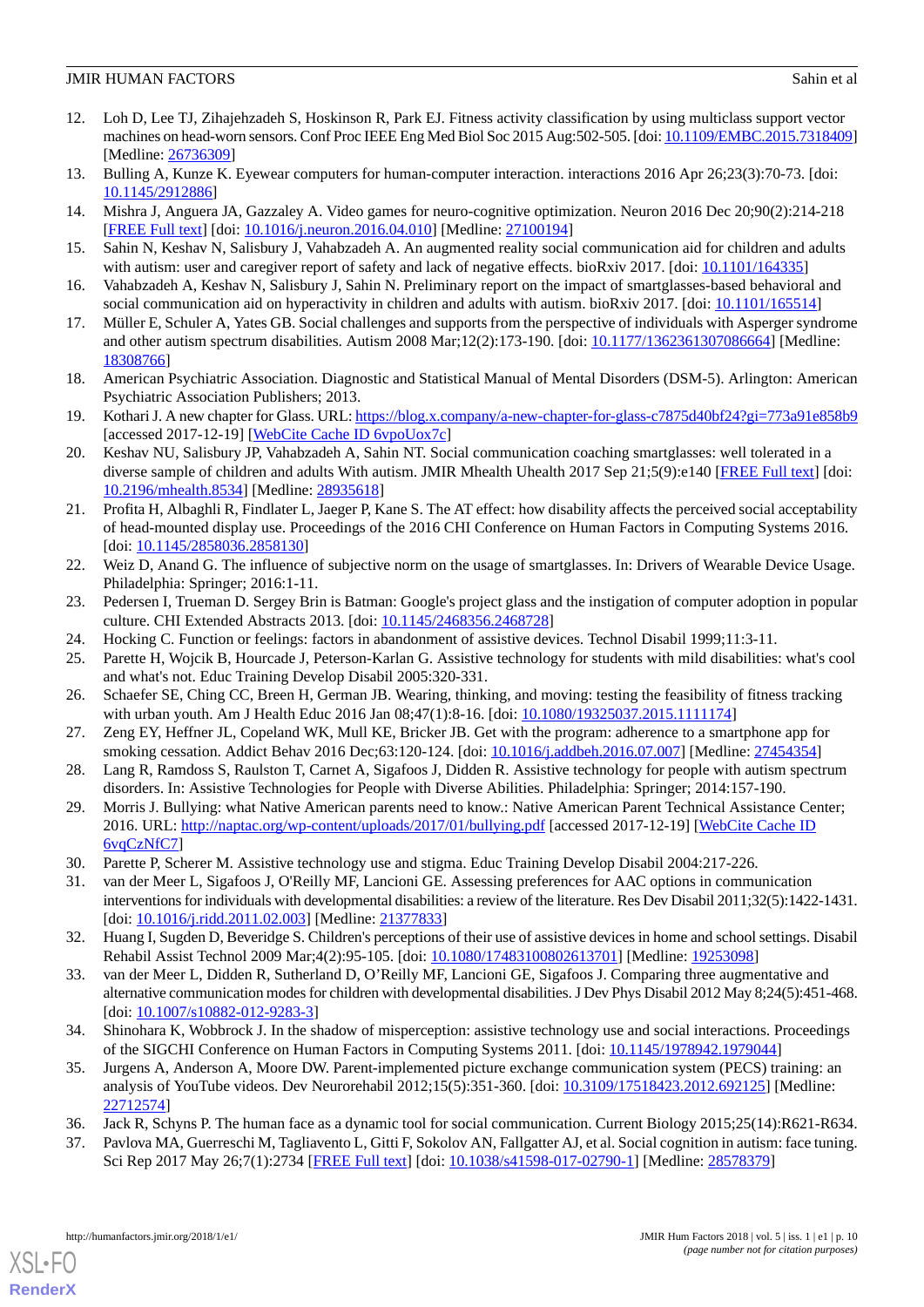- <span id="page-10-0"></span>38. Tang J, Falkmer M, Horlin C, Tan T, Vaz S, Falkmer T. Face recognition and visual search strategies in autism spectrum disorders: amending and extending a recent review by Weigelt et al. PLoS One 2015;10(8):e0134439 [\[FREE Full text\]](http://dx.plos.org/10.1371/journal.pone.0134439) [doi: [10.1371/journal.pone.0134439\]](http://dx.doi.org/10.1371/journal.pone.0134439) [Medline: [26252877\]](http://www.ncbi.nlm.nih.gov/entrez/query.fcgi?cmd=Retrieve&db=PubMed&list_uids=26252877&dopt=Abstract)
- <span id="page-10-2"></span><span id="page-10-1"></span>39. Uljarevic M, Hamilton A. Recognition of emotions in autism: a formal meta-analysis. J Autism Dev Disord 2013 Jul;43(7):1517-1526. [doi: [10.1007/s10803-012-1695-5](http://dx.doi.org/10.1007/s10803-012-1695-5)] [Medline: [23114566](http://www.ncbi.nlm.nih.gov/entrez/query.fcgi?cmd=Retrieve&db=PubMed&list_uids=23114566&dopt=Abstract)]
- <span id="page-10-3"></span>40. Moriuchi JM, Klin A, Jones W. Mechanisms of diminished attention to eyes in autism. Am J Psychiatry 2017 Jan 01;174(1):26-35. [doi: [10.1176/appi.ajp.2016.15091222\]](http://dx.doi.org/10.1176/appi.ajp.2016.15091222) [Medline: [27855484](http://www.ncbi.nlm.nih.gov/entrez/query.fcgi?cmd=Retrieve&db=PubMed&list_uids=27855484&dopt=Abstract)]
- <span id="page-10-4"></span>41. Brewer R, Biotti F, Catmur C, Press C, Happé F, Cook R, et al. Can neurotypical individuals read autistic facial expressions? Atypical production of emotional facial expressions in autism spectrum disorders. Autism Res 2016 Feb;9(2):262-271 [[FREE Full text](http://europepmc.org/abstract/MED/26053037)] [doi: [10.1002/aur.1508\]](http://dx.doi.org/10.1002/aur.1508) [Medline: [26053037](http://www.ncbi.nlm.nih.gov/entrez/query.fcgi?cmd=Retrieve&db=PubMed&list_uids=26053037&dopt=Abstract)]
- <span id="page-10-5"></span>42. Parette P. Transition and assistive technology planning with families across cultures. Career Development for Exceptional Individuals 2016 Sep 14;22(2):213-231. [doi: [10.1177/088572889902200205\]](http://dx.doi.org/10.1177/088572889902200205)
- <span id="page-10-6"></span>43. Leopold DA, Rhodes G. A comparative view of face perception. J Comp Psychol 2010 Aug;124(3):233-251 [[FREE Full](http://europepmc.org/abstract/MED/20695655) [text](http://europepmc.org/abstract/MED/20695655)] [doi: [10.1037/a0019460](http://dx.doi.org/10.1037/a0019460)] [Medline: [20695655](http://www.ncbi.nlm.nih.gov/entrez/query.fcgi?cmd=Retrieve&db=PubMed&list_uids=20695655&dopt=Abstract)]
- <span id="page-10-7"></span>44. Farkas LG, Posnick JC, Hreczko TM. Anthropometric growth study of the head. Cleft Palate Craniofac J 1992 Jul;29(4):303-308. [doi: [10.1597/1545-1569\(1992\)029<0303:AGSOTH>2.3.CO;2\]](http://dx.doi.org/10.1597/1545-1569(1992)029<0303:AGSOTH>2.3.CO;2) [Medline: [1643057\]](http://www.ncbi.nlm.nih.gov/entrez/query.fcgi?cmd=Retrieve&db=PubMed&list_uids=1643057&dopt=Abstract)
- <span id="page-10-8"></span>45. Baron-Cohen S, Wheelwright S, Hill J, Raste Y, Plumb I. The "Reading the Mind in the Eyes" Test revised version: a study with normal adults, and adults with Asperger syndrome or high-functioning autism. J Child Psychol Psychiatry 2001 Feb;42(2):241-251. [Medline: [11280420](http://www.ncbi.nlm.nih.gov/entrez/query.fcgi?cmd=Retrieve&db=PubMed&list_uids=11280420&dopt=Abstract)]
- <span id="page-10-9"></span>46. Vorstman JAS, Parr JR, Moreno-De-Luca D, Anney RJL, Nurnberger JI, Hallmayer JF. Autism genetics: opportunities and challenges for clinical translation. Nat Rev Genet 2017 Jun;18(6):362-376. [doi: [10.1038/nrg.2017.4\]](http://dx.doi.org/10.1038/nrg.2017.4) [Medline: [28260791](http://www.ncbi.nlm.nih.gov/entrez/query.fcgi?cmd=Retrieve&db=PubMed&list_uids=28260791&dopt=Abstract)]
- <span id="page-10-10"></span>47. Virkud YV, Todd RD, Abbacchi AM, Zhang Y, Constantino JN. Familial aggregation of quantitative autistic traits in multiplex versus simplex autism. Am J Med Genet B Neuropsychiatr Genet 2009 Apr 05;150B(3):328-334 [\[FREE Full](http://europepmc.org/abstract/MED/18618672) [text](http://europepmc.org/abstract/MED/18618672)] [doi: [10.1002/ajmg.b.30810](http://dx.doi.org/10.1002/ajmg.b.30810)] [Medline: [18618672](http://www.ncbi.nlm.nih.gov/entrez/query.fcgi?cmd=Retrieve&db=PubMed&list_uids=18618672&dopt=Abstract)]
- <span id="page-10-12"></span><span id="page-10-11"></span>48. Adolphs R, Spezio ML, Parlier M, Piven J. Distinct face-processing strategies in parents of autistic children. Curr Biol 2008 Jul 22;18(14):1090-1093 [[FREE Full text\]](http://linkinghub.elsevier.com/retrieve/pii/S0960-9822(08)00880-4) [doi: [10.1016/j.cub.2008.06.073](http://dx.doi.org/10.1016/j.cub.2008.06.073)] [Medline: [18635351](http://www.ncbi.nlm.nih.gov/entrez/query.fcgi?cmd=Retrieve&db=PubMed&list_uids=18635351&dopt=Abstract)]
- <span id="page-10-13"></span>49. Yucel GH, Belger A, Bizzell J, Parlier M, Adolphs R, Piven J. Abnormal neural activation to faces in the parents of children with autism. Cereb Cortex 2015 Dec;25(12):4653-4666 [\[FREE Full text](http://europepmc.org/abstract/MED/25056573)] [doi: [10.1093/cercor/bhu147\]](http://dx.doi.org/10.1093/cercor/bhu147) [Medline: [25056573\]](http://www.ncbi.nlm.nih.gov/entrez/query.fcgi?cmd=Retrieve&db=PubMed&list_uids=25056573&dopt=Abstract)
- <span id="page-10-14"></span>50. Zebrowitz LA, Montepare JM. Social psychological face perception: why appearance matters. Soc Personal Psychol Compass 2008 May 01;2(3):1497 [\[FREE Full text\]](http://europepmc.org/abstract/MED/20107613) [doi: [10.1111/j.1751-9004.2008.00109.x](http://dx.doi.org/10.1111/j.1751-9004.2008.00109.x)] [Medline: [20107613\]](http://www.ncbi.nlm.nih.gov/entrez/query.fcgi?cmd=Retrieve&db=PubMed&list_uids=20107613&dopt=Abstract)
- <span id="page-10-16"></span><span id="page-10-15"></span>51. Zebrowitz L. Reading Faces: Window to the Soul?. Boulder: Westview Press; 1997.
- <span id="page-10-17"></span>52. Little AC, Jones BC, DeBruine LM. Facial attractiveness: evolutionary based research. Philos Trans R Soc Lond B Biol Sci 2011 Jun 12;366(1571):1638-1659 [\[FREE Full text\]](http://rstb.royalsocietypublishing.org/cgi/pmidlookup?view=long&pmid=21536551) [doi: [10.1098/rstb.2010.0404\]](http://dx.doi.org/10.1098/rstb.2010.0404) [Medline: [21536551](http://www.ncbi.nlm.nih.gov/entrez/query.fcgi?cmd=Retrieve&db=PubMed&list_uids=21536551&dopt=Abstract)]
- 53. Ocker M, Kreitler C. Facial symmetry perceptions in college students. CRIUS 2015;3(1).
- <span id="page-10-18"></span>54. Shackelford TK, Larsen RJ. Facial asymmetry as an indicator of psychological, emotional, and physiological distress. J Pers Soc Psychol 1997 Feb; 72(2): 456-466. [Medline: [9107011\]](http://www.ncbi.nlm.nih.gov/entrez/query.fcgi?cmd=Retrieve&db=PubMed&list_uids=9107011&dopt=Abstract)
- <span id="page-10-20"></span><span id="page-10-19"></span>55. Horwood J, Waylen A, Herrick D, Williams C, Wolke D. Common visual defects and peer victimization in children. Invest Ophthalmol Vis Sci 2005 Apr;46(4):1177-1181. [doi: [10.1167/iovs.04-0597](http://dx.doi.org/10.1167/iovs.04-0597)] [Medline: [15790876](http://www.ncbi.nlm.nih.gov/entrez/query.fcgi?cmd=Retrieve&db=PubMed&list_uids=15790876&dopt=Abstract)]
- <span id="page-10-21"></span>56. Bronfenbrenner U, Ceci SJ. Nature-nurture reconceptualized in developmental perspective: a bioecological model. Psychol Rev 1994 Oct;101(4):568-586. [Medline: [7984707](http://www.ncbi.nlm.nih.gov/entrez/query.fcgi?cmd=Retrieve&db=PubMed&list_uids=7984707&dopt=Abstract)]
- <span id="page-10-22"></span>57. Bronfenbrenner U. The Ecology of Human Development. Cambridge: Harvard University Press; 1979.
- 58. Erikson E, Erikson J. The Life Cycle Completed (Extended Version). New York: WW Norton & Company; 1998.
- <span id="page-10-25"></span><span id="page-10-24"></span><span id="page-10-23"></span>59. Scherf KS, Behrmann M, Dahl RE. Facing changes and changing faces in adolescence: a new model for investigating adolescent-specific interactions between pubertal, brain and behavioral development. Dev Cogn Neurosci 2012 Apr;2(2):199-219. [doi: [10.1016/j.dcn.2011.07.016\]](http://dx.doi.org/10.1016/j.dcn.2011.07.016) [Medline: [22483070](http://www.ncbi.nlm.nih.gov/entrez/query.fcgi?cmd=Retrieve&db=PubMed&list_uids=22483070&dopt=Abstract)]
- <span id="page-10-26"></span>60. Hendricks DR, Wehman P. Transition from school to adulthood for youth with autism spectrum disorders. Focus Autism Other Dev Disabl 2009 Mar 24;24(2):77-88. [doi: [10.1177/1088357608329827](http://dx.doi.org/10.1177/1088357608329827)]
- <span id="page-10-27"></span>61. Lee A. Virtually Vygotsky: using technology to scaffold student learning. Technol Pedagogy 2014 Apr;20.
- 62. Vygotsky L. Interaction between learning and development. Readings Dev Children 1978;23(3):34-41.
- 63. Ling C, Mak W, Cheng J. Attribution model of stigma towards children with autism in Hong Kong. J Appl Res Intel Disabil 2010;23(3):237-249. [doi: [10.1111/j.1468-3148.2008.00456.x\]](http://dx.doi.org/10.1111/j.1468-3148.2008.00456.x)
- 64. Cappadocia MC, Weiss JA, Pepler D. Bullying experiences among children and youth with autism spectrum disorders. J Autism Dev Disord 2012 Feb;42(2):266-277. [doi: [10.1007/s10803-011-1241-x\]](http://dx.doi.org/10.1007/s10803-011-1241-x) [Medline: [21499672\]](http://www.ncbi.nlm.nih.gov/entrez/query.fcgi?cmd=Retrieve&db=PubMed&list_uids=21499672&dopt=Abstract)
- 65. Thornberg R. School bullying as a collective action: stigma processes and identity struggling. Child Soc 2013 Sep 17;29(4):310-320. [doi: [10.1111/chso.12058\]](http://dx.doi.org/10.1111/chso.12058)
- 66. Evans CBR, Smokowski PR. Theoretical explanations for bullying in school: how ecological processes propagate perpetration and victimization. Child Adolesc Soc Work J 2015 Nov 30;33(4):365-375. [doi: [10.1007/s10560-015-0432-2\]](http://dx.doi.org/10.1007/s10560-015-0432-2)